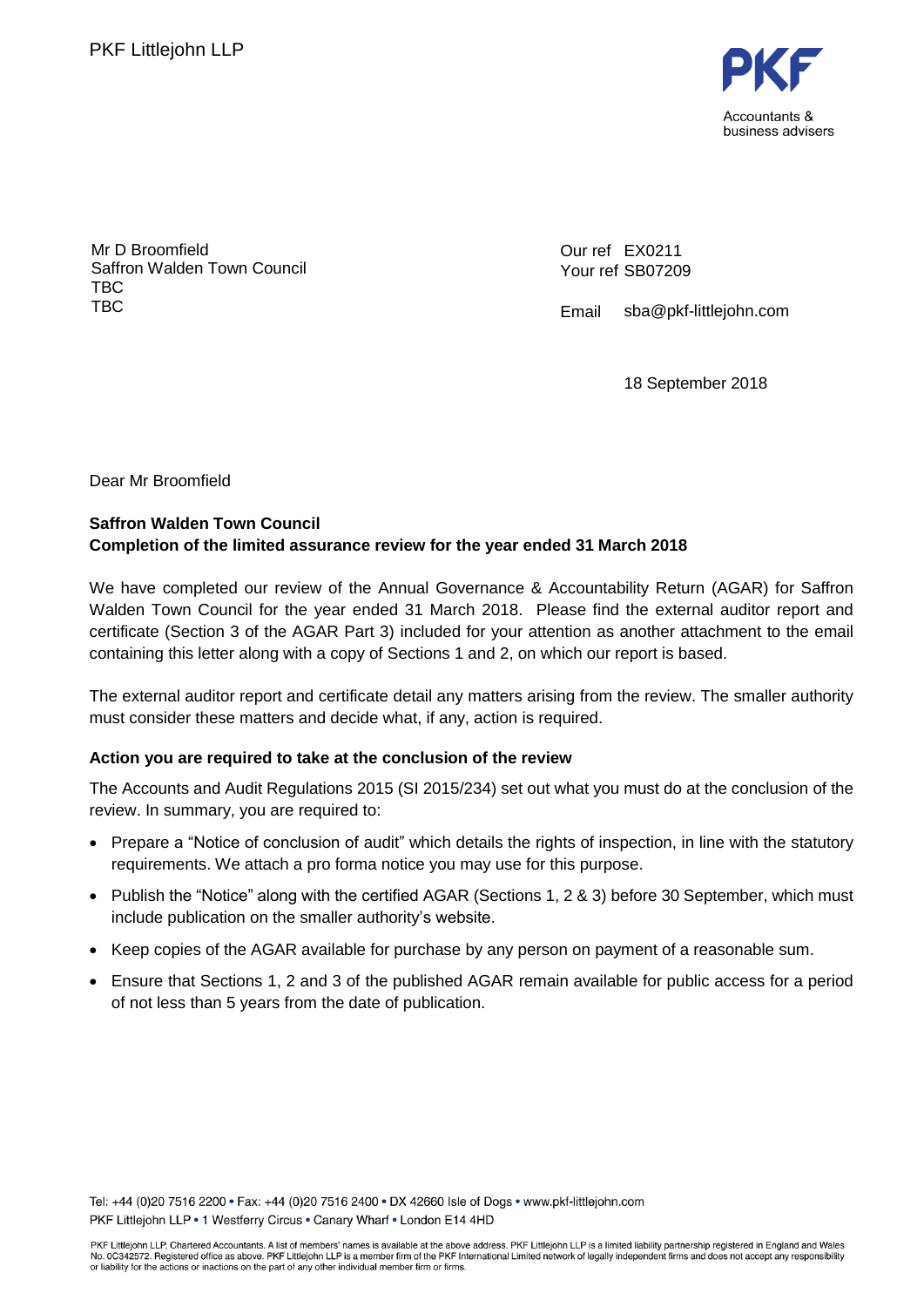#### **Fee**

We enclose our fee note for the review, which is in accordance with the fee scales set by Smaller Authorities' Audit Appointments Ltd. Please arrange for this to be paid **at the earliest opportunity.**

*Please return the remittance advice with your payment, which should be sent to:* **PKF Littlejohn LLP, Ref: Credit control (SBA), 2nd Floor, 1 Westferry Circus, Canary Wharf, London, E14 4HD.** Please include the reference EX0211 or Saffron Walden Town Council as a reference when paying by BACS.

### **Timetable for 2018/19**

Next year we plan to set a submission deadline for the return of the completed AGAR Part 3 and associated documents (or Certificate of Exemption) in the usual way and this is expected to be no earlier than Monday 10 June 2019, i.e. 10 weeks after the year end.

It is anticipated that the instructions will be sent out during March 2019 in line with current practice, subject to arrangements for the 2018/19 AGARs and Certificates of Exemption being finalised by SAAA. Our instructions will cover any changes about which smaller authorities need to be aware.

In line with the Accounts and Audit Regulations 2015:

- The smaller authority must inform the electorate of a single period of 30 working days during which public rights may be exercised. This information **must be published at least the day before** the inspection period commences;
- The inspection period **must** include the first 10 working days of July 2019, i.e. 1 to 12 July inclusive. In practice this means that public rights may be exercised:
	- o at the earliest, between Monday 3 June and Friday 12 July 2019; and
	- o at the latest, between Monday 1 July and Friday 9 August 2019.

If there are any changes to the above arising from updates to the statutory requirements, you will be notified in good time.

In order to assist you in this process, we plan to include a pro forma template notice with a suggested inspection period on our website, as in previous years. On submitting your AGAR and associated documentation, as was the case for this year, we will need you to either confirm that the suggested dates have been adopted or inform us of the alternative dates selected.

Yours sincerely

 $AFLHQLHQ$ 

PKF Littlejohn LLP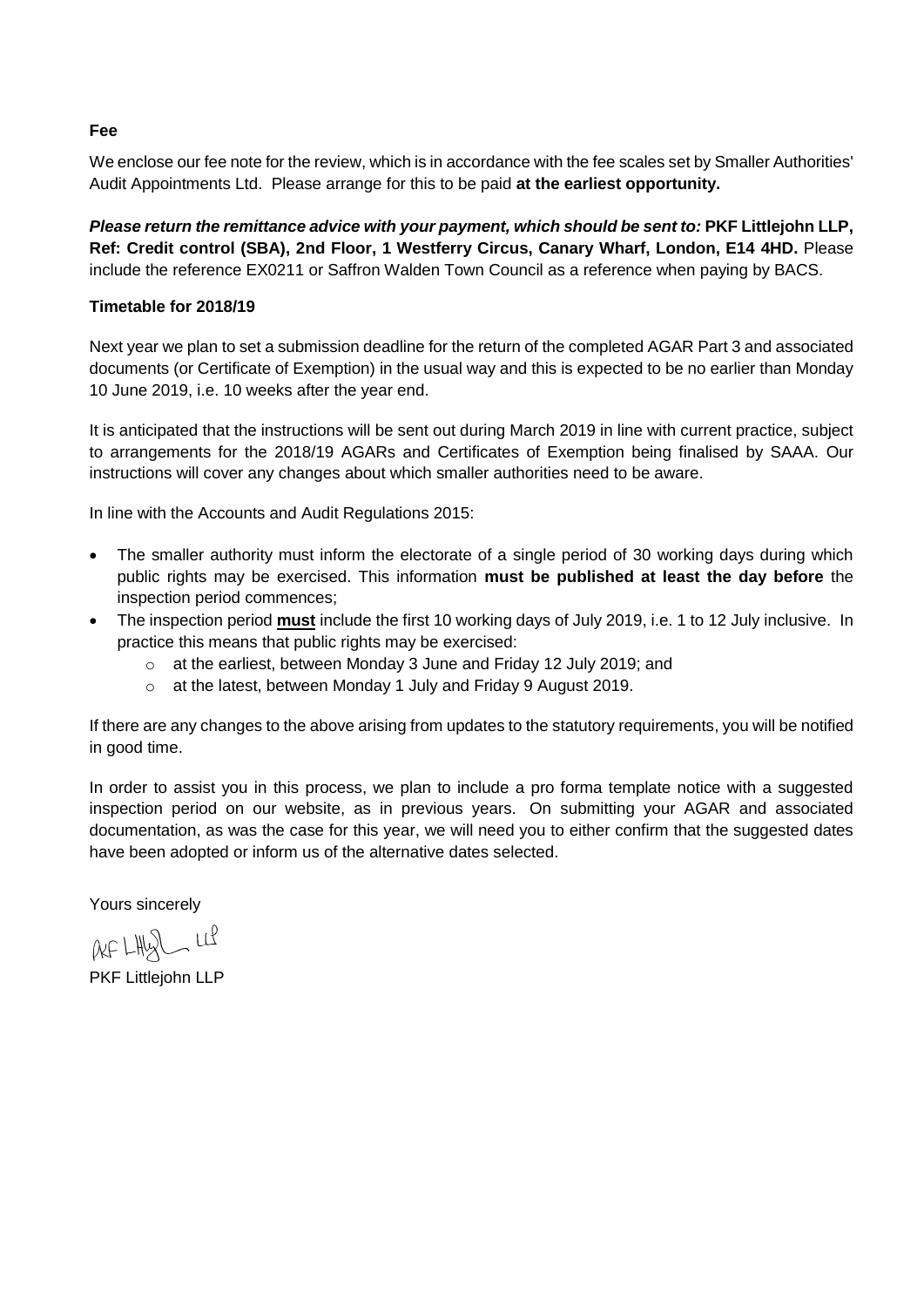## **Saffron Walden Town Council**

## **Notice of conclusion of audit**

## **Annual Governance & Accountability Return for the year ended 31 March 2018**

Sections 20(2) and 25 of the Local Audit and Accountability Act 2014

Accounts and Audit Regulations 2015 (SI 2015/234)

|                |                                                                                                                                                                               | <b>Notes</b>                                                                                                                                                   |
|----------------|-------------------------------------------------------------------------------------------------------------------------------------------------------------------------------|----------------------------------------------------------------------------------------------------------------------------------------------------------------|
| $\mathbf{1}$ . | The audit of accounts for <b>Saffron Walden Town Council</b> for the year<br>ended 31 March 2018 has been completed and the accounts have been<br>published.                  | This notice and Sections 1, 2 & 3<br>of the AGAR must be published<br>by 30 September. This must<br>include publication on the<br>smaller authority's website. |
| 2.             | The Annual Governance & Accountability Return is available for<br>inspection by any local government elector of the area of Saffron Walden<br>Town Council on application to: |                                                                                                                                                                |
| (a)            |                                                                                                                                                                               | (a) Insert the name, position and<br>address of the person to whom<br>local government electors should<br>apply to inspect the AGAR                            |
| (b)            |                                                                                                                                                                               | (b) Insert the hours during which<br>inspection rights may be<br>exercised                                                                                     |
| 3.             | Copies will be provided to any person on payment of $f_{\text{max}}$ (c) for each<br>copy of the Annual Governance & Accountability Return.                                   | (c) Insert a reasonable sum for<br>copying costs                                                                                                               |
|                | Announcement made by: (d)                                                                                                                                                     | (d) Insert the name and position of<br>person placing the notice                                                                                               |
|                | Date of announcement: (e)                                                                                                                                                     | (e) Insert the date of placing of the<br>notice                                                                                                                |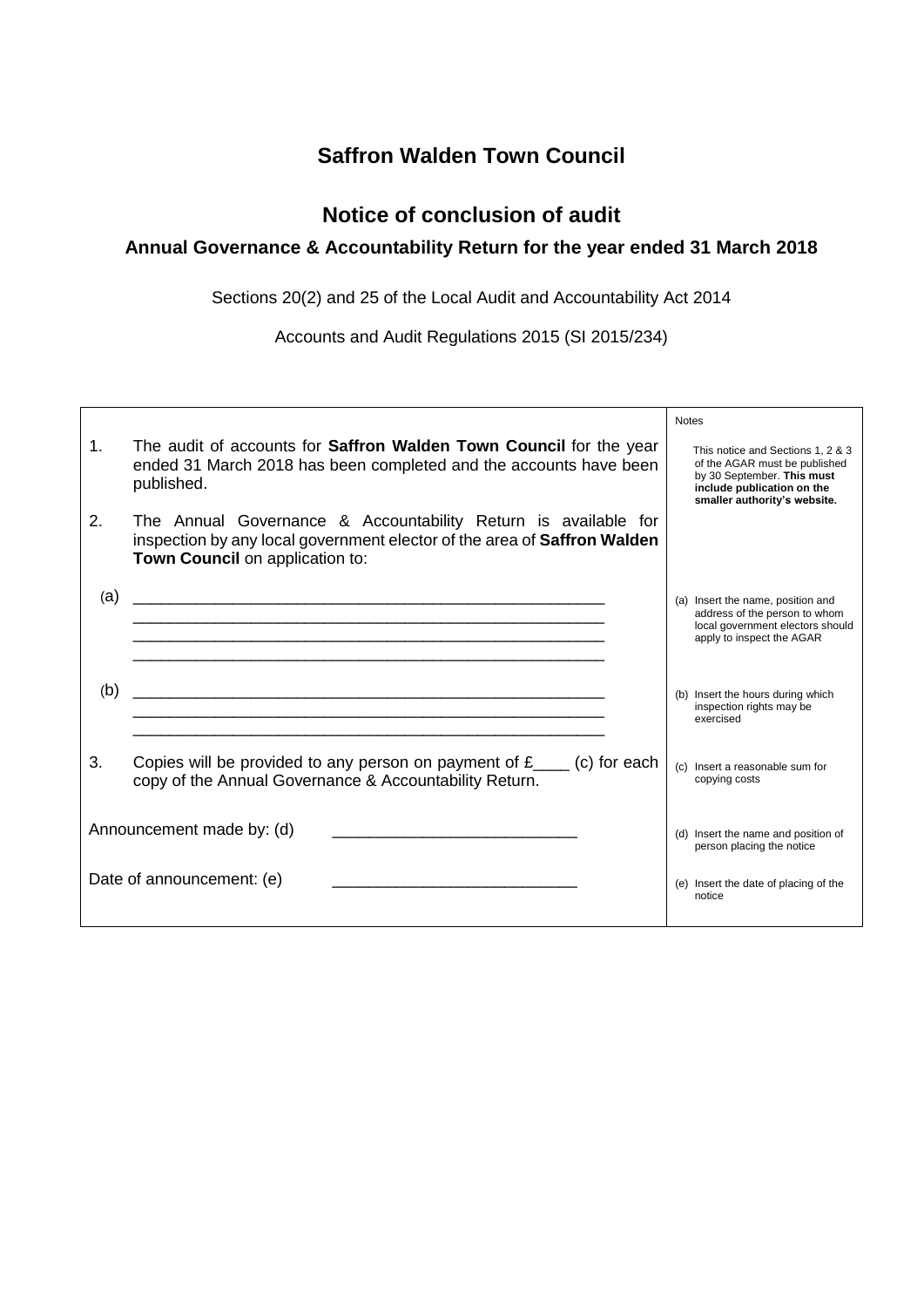

Mr D Broomfield Saffron Walden Town Council TBC TBC

Our ref Your ref Invoice no: SB201802158 EX0211 SB07209 VAT no: GB 440 4982 50

Email [sba@pkf-littlejohn.com](mailto:sba@pkf-littlejohn.com)

18 September 2018

# **INVOICE**

Professional services rendered in connection with the following:

| Limited assurance review of Annual Governance & Accountability Return for year<br>ended 31 March 2018 | £2,000.00 |
|-------------------------------------------------------------------------------------------------------|-----------|
| Additional charges (where applicable) as detailed on attached appendix A                              | £0.00     |
| Additional fees (where applicable) as detailed on attached appendix B                                 | £0.00     |
| <b>TOTAL NET</b>                                                                                      | £2,000.00 |
| VAT @ 20%                                                                                             | £400.00   |
| <b>TOTAL PAYABLE</b>                                                                                  | £2,400.00 |

## **PAYMENT IS DUE ON RECEIPT OF INVOICE**

**For payments by cheque, please return the remittance advice with your payment to: PKF Littlejohn LLP, Credit Control (SBA), 2nd Floor, 1 Westferry Circus, Canary Wharf, London E14 4HD**

**For payments by credit transfer, our bank details are:-**

**HSBC Bank plc Sort Code: 40-02-31 Account number: 11070797 Account Name: PKF Littlejohn LLP Please include EX0211 or Saffron Walden Town Council as the reference.**

**For account queries, contact [creditcontrol@pkf-littlejohn.com.](mailto:creditcontrol@pkf-littlejohn.com)**

Tel: +44 (0)20 7516 2200 · Fax: +44 (0)20 7516 2400 · DX 42660 Isle of Dogs · www.pkf-littlejohn.com PKF Littlejohn LLP . 1 Westferry Circus . Canary Wharf . London E14 4HD

PKF Littlejohn LLP, Chartered Accountants. A list of members' names is available at the above address. PKF Littlejohn LLP is a limited liability partnership registered in England and Wales<br>No. 0C342572. Registered office a or liability for the actions or inactions on the part of any other individual member firm or firms.